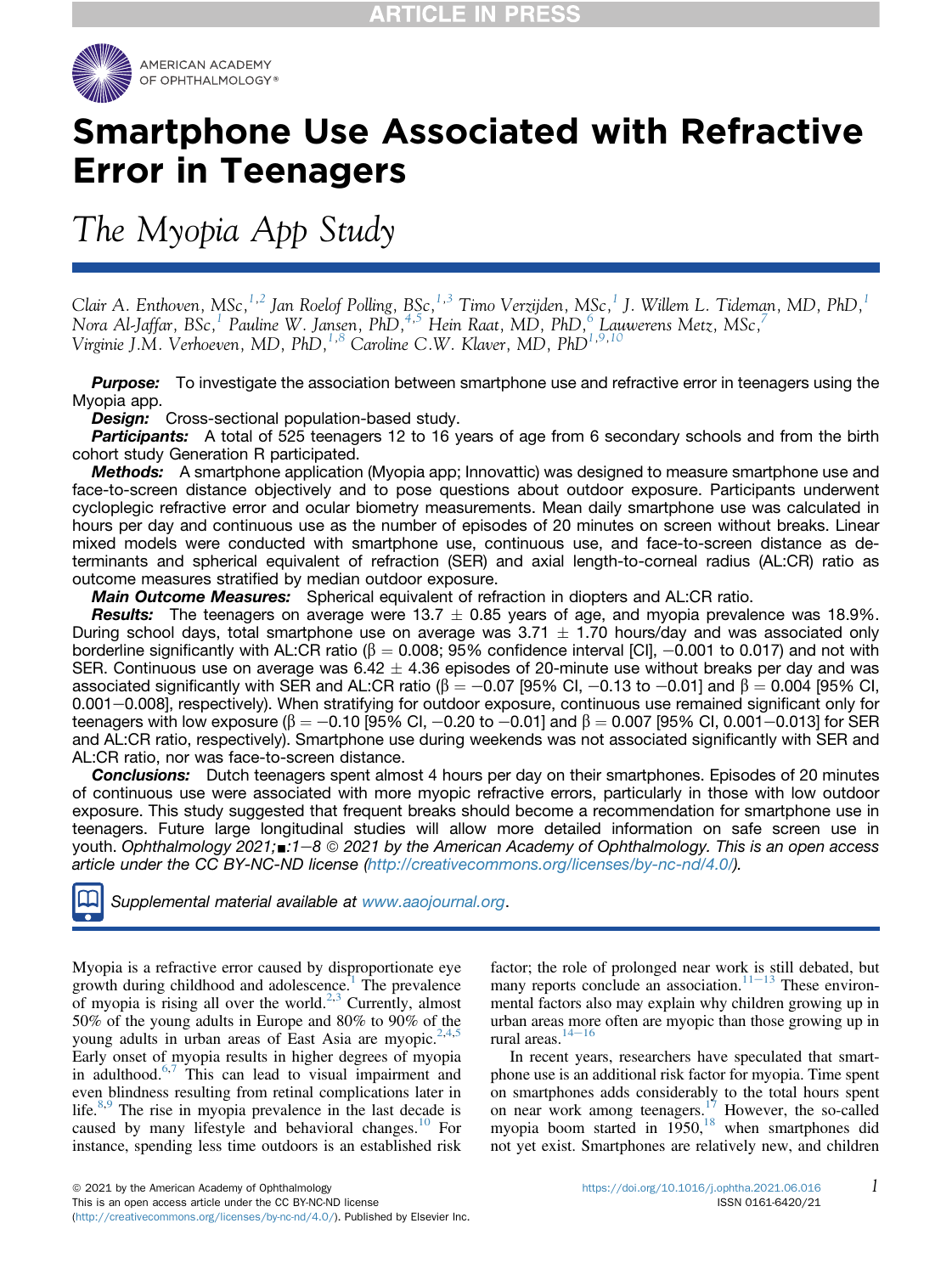# Ophthalmology Volume  $\blacksquare$ , Number  $\blacksquare$ , Month 2021

growing up with smartphones are yet to become adults. Long-term effects, including the influence on the myopia prevalence, are yet to be determined. Smartphone use is prone to underreporting and therefore is difficult to deter-mine by questionnaire.<sup>[19](#page-7-10)</sup> For the current study, we developed a smartphone application (the Myopia app; Innovattic) that registers smartphone use and face-toscreen distance electronically to allow for objective measurements. We assessed the associations among smartphone use, outdoor exposure, and refractive error as measured by the Myopia app and self-reported outdoor exposure. We hypothesized that increased smartphone use is associated with a more myopic refractive error and that this association may be modified by outdoor exposure.

# Methods

# Study Populations: Myopia App Study and Generation R

Teenagers 12 to 16 years of age from 2 cohorts were eligible to enrol in the study: participants in the Myopia App Study (MAS) and the Generation R study. The MAS participants were recruited from 6 secondary schools in semiurban areas in The Netherlands. Schools were asked to disseminate information on MAS among their pupils, and 300 teenagers from the first, second, and third grades (ages,  $12-16$  years) consented to participate ([Fig S1](#page-7-11), available at [www.aaojournal.org](http://www.aaojournal.org)). Generation R is a large, prospective, population-based birth cohort in which 9778 pregnant mothers were enrolled between 2002 and 2006. Details of the methodology of this study have been described elsewhere.<sup>[20,](#page-7-12)[21](#page-7-13)</sup> Of the initial cohort, 4929 children (50%) visited the research center at 13 years of age. The app measurements were introduced during the final part of the study phase in April 2019, and 225 teenagers signed informed consent [\(Fig S1](#page-7-11)).

The app and ophthalmic measurements were performed between November 2018 and December 2019 in both cohorts. Two participants did not undergo eye measurements; 361 participants installed the app. Valid smartphone and eye measurements were available for 272 participants, because 25% of participants did not allow the app to run in the background of the operating system or technical issues hampered registration [\(Fig S1\)](#page-7-11). Written informed consent from both parents and the teenagers was obtained before eye examination and app measurements. The study protocol was approved by the Medical Ethical Committee of the Erasmus Medical Center, Rotterdam (identifiers, MEC-2018-005, NL63977.078.17 [MAS] and MEC-217.595/2002/20 [Generation R study]). The study project was conducted according to the tenets of the Declaration of Helsinki.

### Mobile Application

The Myopia app was developed by the company Innovattic [\(www.innovattic.com\)](http://www.innovattic.com) and was made available for the smartphone operation systems iOS and Android. This smartphone logging app registered smartphone use and face-to-screen distance (see next section). The teenagers received questions about outdoor exposure twice weekly through pop-up notifications in the app. To encourage the teenagers to answer all questions, gamification techniques were implemented in the app, that is, different levels were used to perform the measurements. Participants were rewarded with extra points after a questionnaire was completed, and an avatar received new gadgets (i.e., hat or sunglasses) with an increasing number of points. After 5 weeks, the teenagers were rewarded with an online shopping voucher with a value corresponding to the amount of questions answered (up to  $\in 7.50$ ).

### Smartphone Use

Smartphone use was measured over 5 weeks. The time of locking and unlocking the smartphone was registered using Unix time stamps, and participants were advised not to close the app. In that way, the app continued running in the background, which was needed because the closed operating systems of iOS and Android hampered continuous registration. We took particular care to identify measurement errors that occurred when participants (unintentionally) closed the app. Depending on whether the last measurement was registered as screen off or screen on before the app stopped running in the background, this resulted in days with very low smartphone use or extremely long continuous smartphone use. Days with fewer than 5 minutes of smartphone use in total or days with more than 5 hours of continuous use without locking the screen were excluded (on average, 7.9 days per participant [33.9%]), resulting in an average of 19.7 measurement days (standard deviation [SD], 14.5 measurement days; median, 17.0 measurement days; interquartile range [IQR] 7.0 to 30.0, 23 measurement days) per participant. To check for bias because of measurement error, we also excluded days with less than 1 minute of smartphone use in total or days with more than 4 hours of continuous use (on average, 8.7 days per participant [35.7%]), resulting in an average of 19.0 measurement days (SD, 14.0 measurement days; median, 17.0 measurement days; IQR 7.0 to 28.0, 21.0 measurement days) per participant, and days with less than 10 minutes of smartphone use in total. Excluding days with more than 6 hours of continuous use (on average, 7.4 days per participant [32.1%]) resulted in an average of 20.3 measurement days (SD, 14.7 measurement days; median, 18.0 measurement days; IQR 8.0 to 30.0, 22.0 measurement days) per participant. The main analyses were performed using the first data processing manner (excluding days with  $<$  5 minutes in total and  $>$  5 hours of continuous use). Sensitivity analyses were performed using the second (more strict) and third (less strict) data processing manner (excluding days with  $\langle$  1 minute in total and  $\rangle$  4 hours of continuous use and excluding days with  $< 10$  minutes in total and > 6 hours of continuous use) to ensure that the association between smartphone use and refractive error was not driven by our choice of excluding measurement days.

Smartphone use (hours per day) was calculated by summing the total time of smartphone use divided by the number of days the app was running. Continuous smartphone use was calculated by the sum of screen times of 20 minutes or longer divided by 20. For example, if a participant had 5, 53, 22, 19, and 68 minutes of smartphone use on one day, then continuous use was calculated by summing 53, 22, and 68 (143 minutes) divided by 20, that is, 7.15 episodes of 20 minutes of continuous smartphone use. Continuous use was determined by the sum of these episodes divided by the number of days the app was running. Smartphone use and continuous use were calculated for school days and non-school days separately. Non-school days consisted for  $75.5\%$  of weekend days and 24.5% of holidays. The density plots of smartphone use and continuous smartphone use during school days defined by the 3 different data processing manners are shown in [Figure S2](#page-7-11) (available at [www.aaojournal.org\)](http://www.aaojournal.org).

### Validation Study

We performed a validation study that included 5 Android users and 5 iOS users. They installed the Myopia app on their smartphone for 2 weeks. Smartphone use measured by the Myopia app was compared with smartphone use measured by the inbuilt screen time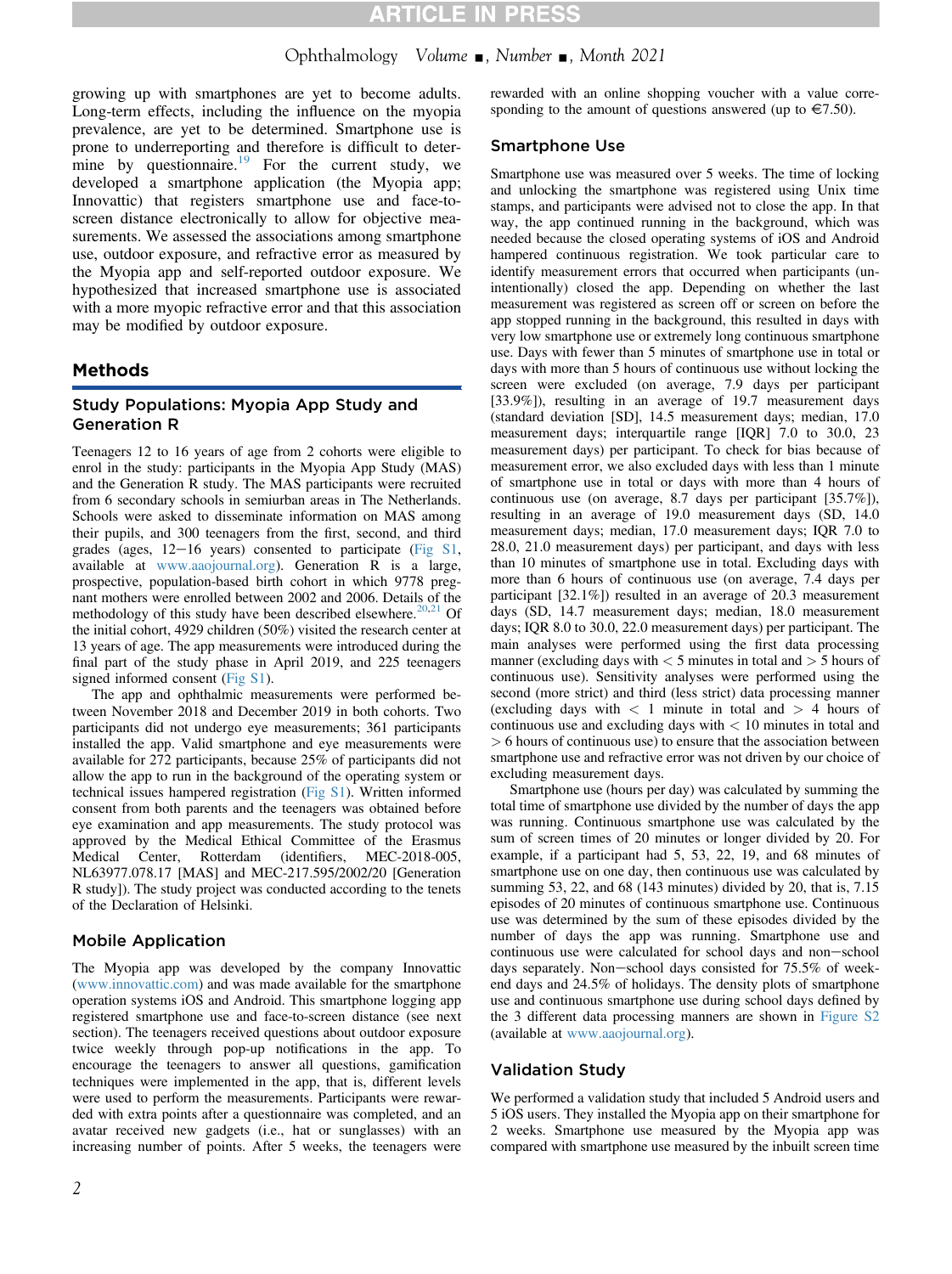# Enthoven et al • Smartphones and Refractive Error in Teenagers

tracker of the smartphone. The Spearman correlation coefficient between the smartphone use measured by the Myopia app, and the smartphone use measured by the inbuilt app was calculated.

### Face-to-Screen Distance

Face-to-screen distance was measured using the front camera of the smartphone. Android device users calibrated the app by holding their smartphone exactly 29.7 cm in front of their eyes (the length of the long side of an A4 piece of paper); iOS device users did not need to calibrate face-to-screen measurement because of the technical similarities among iPhones. Face-to-screen distance was measured when the app was active and open (i.e., when participants were filling out questions). The number of face-to-screen measurements on average was 592 measurements (SD, 1246 measurements; median, 272.0 measurements; IQR 152.0 to 555.3, 403.3 measurements) per person. Mean face-to-screen distance was calculated. Sensitivity analyses were performed excluding participants with fewer than 100 measurements to ensure that measurement reflected most commonly used smartphone distance.

### Outdoor Exposure

Outdoor exposure was asked repeatedly in the app for 5 weeks. On Monday afternoon and Friday evening, the participants received the question: "How much time did you spend outdoors last Saturday/Sunday/Monday or Tuesday/Wednesday/Thursday/Friday? For example, cycling, sports, walking, playing outdoors, or being outdoors with friends or family." Mean outdoor exposure per day (in hours per day) was calculated for school days and non-school days separately.

### Other Covariates

Sex, age at examination, season of app measurement, ethnic background, and operating system (iOS or Android) were considered as covariates. Ethnic background was defined according to the definitions by Health Statistics Netherlands, that is, based on the country of birth of the (grand) parents. It was assessed through a questionnaire in the app for the MAS participants and by questionnaires filled out by the parents for the Generation R participants and was stratified into European and non-European backgrounds. Operating system was assessed through the app.

### Eye Measurements

The eye examination consisted of presenting monocular visual acuity with logarithm of the minimum angle of resolution-based Early Treatment Diabetic Retinopathy Study charts at 3 m by means of the fast Early Treatment Diabetic Retinopathy Study method. Ocular biometry was measured by Zeiss IOLMaster 500 or 700 (Carl Zeiss Meditec). Five axial length measurements per eye were averaged to calculate mean axial length; 3 measurements of corneal radius (K1 and K2) were averaged to calculate the mean corneal radius, and axial length-to-corneal radius (AL:CR) ratio was calculated. Cycloplegic refractive error of the nondominant eye was measured with handheld Retinomax 3 (Righton) in the MAS participants, of both eyes in the Generation R participants, both 30 minutes after 2 doses of cyclopentolate 1%. Spherical equivalent of refraction (SER) was calculated by the sum of the full spherical value plus half of the negative cylindrical value. Mean SER for Generation R participants was assessed by averaging SER of the right and left eyes. Myopia was defined as SER of  $-0.50$ diopter (D) or less.

### Data Analyses

Differences between participants who were included in the analyses and who were excluded because of missing data, as well as differences between the school-based cohort and Generation R cohort, were analyzed with independent  $t$  tests for continuous variables and chi-square tests for dichotomous variables. Spearman correlation coefficients were calculated for smartphone use, continuous use, face-to-screen distance, and outdoor exposure during school days and weekend days. To take into account the similarities between teenagers from the same study site, linear mixed models with restricted likelihood estimation from the nlmer package in R software (R Foundation for Statistical Computing) were used to perform the analyses ([Table S1,](#page-7-11) available at [www.aaojournal.org\)](http://www.aaojournal.org).<sup>[22](#page-7-14)</sup> The associations between smartphone use, continuous use (20 minutes), outdoor exposure, and face-toscreen distance as exposures and SER and AL:CR ratio as outcomes variables were investigated, with random intercept for study sites (schools), and adjusted for age, sex, season of app measurement, and operating system (iOS or Android). The following sensitivity analyses were performed. First, outliers in smartphone use and continuous use were excluded, that is,  $> 4 / 6$  hours continuous use, and days with  $< 1 / 10$  minutes smartphone use (see above). Second, we additionally adjusted for outdoor exposure to ensure an independent association among smartphone use, continuous use, SER, and AL:CR ratio. Third, participants with fewer than 100 measurements for face-to-screen distance were excluded (see previous). Fourth, because of the large number of missing data for ethnicity and because the MAS participants were 97% European, we did not adjust for ethnicity in the main analyses but instead performed sensitivity analyses with European participants only. Finally, interaction analysis was performed with smartphone use, outdoor exposure, and an interaction term as exposures and SER and AL:CR ratio as outcomes variables, with random intercept for study sites (schools), and adjusted for age, sex, and operating system. Stratified analyses were performed for teenagers with high and low outdoor exposure based on the median. Analyses were performed in IBM SPSS version 25 and R statistical software version 3.6.1.

### Results

The teenagers on average were  $13.7 \pm 0.85$  years of age; 54% were girls. Myopia prevalence was 18.9%, SER was  $+0.40 \pm 1.90$  D, AL:CR ratio was  $2.99 \pm 0.11$ , and axial length was  $23.4 \pm 0.88$  mm. The teenagers spent on average  $3.71 \pm 1.70$  hours/day on their smartphone on school days and  $3.82 \pm 2.09$  hours/day on non-school days, with an average face-to-screen distance of 29.1  $\pm$  6.25 cm. Participants had 6.42  $\pm$  4.36 episodes of 20 minutes of continuous use per day during school days and  $7.10 \pm 5.28$  episodes during non-school days. Outdoor exposure was  $2.37 \pm 0.94$ hours/day on school days and  $2.77 \pm 1.13$  hours/day on non-school days. Participants with myopia demonstrated a more negative SER and larger AL:CR ratio and axial length compared with participants without myopia. Differences between participants with  $(n = 45)$  and without ( $n = 193$ ) myopia regarding sex, ethnicity, smartphone use, continuous use, face-to-screen distance, outdoor exposure, season of app measurement, operating system, and study site did not reach statistical significance ([Table 1\)](#page-3-0).

Variables that differed between the MAS cohort and Generation R were age ( $P = 0.02$ ), ethnic background ( $P < 0.001$ ), and outdoor exposure during school days ( $P = 0.01$ ). Participants who were included in the analyses were younger (13.7 years vs. 13.9 years;  $P = 0.01$ ) and more often from a European ethnic background (86.5% vs. 67.9%;  $P \leq 0.001$ ) than those who were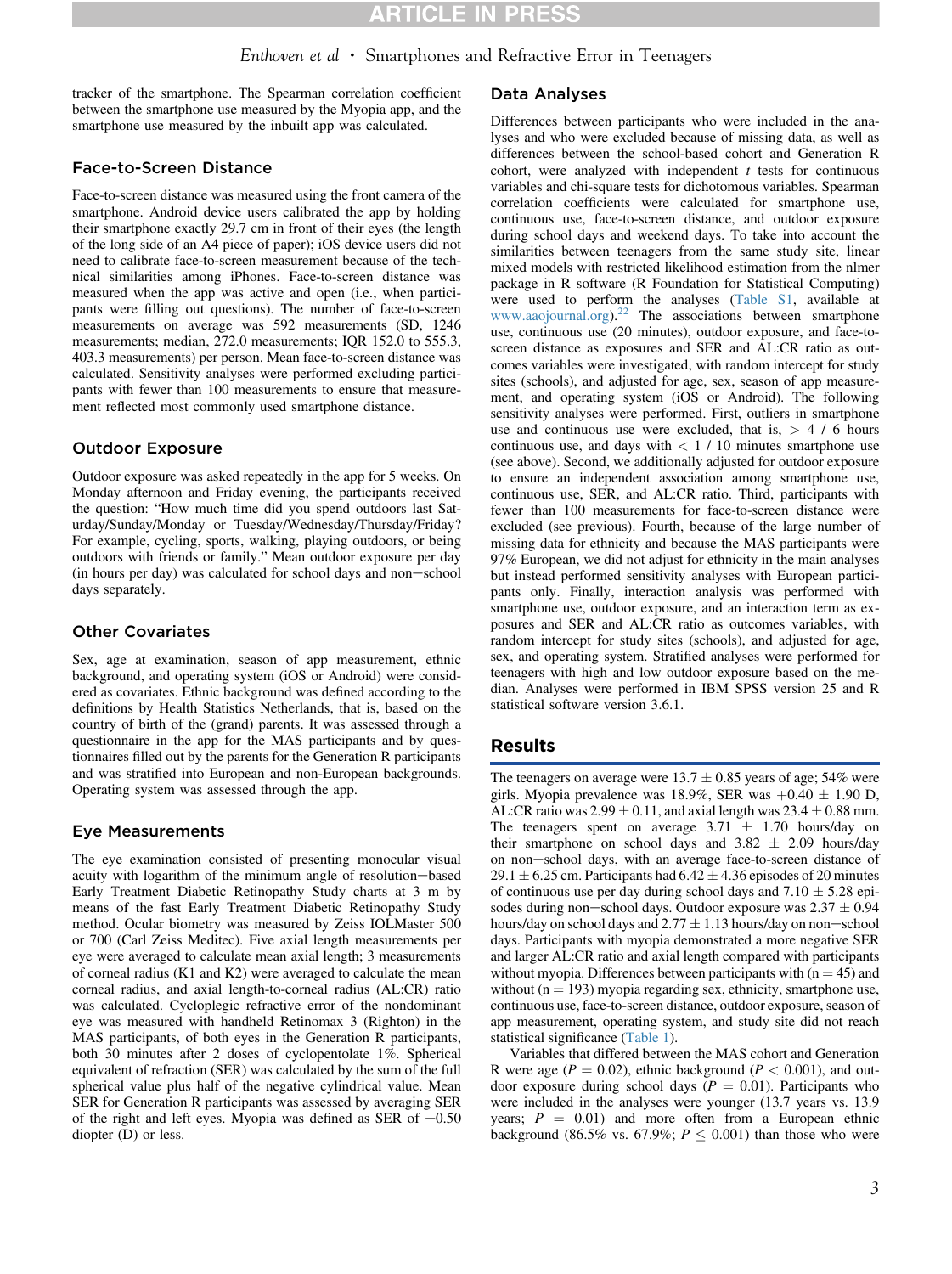## Ophthalmology Volume  $\Box$ , Number  $\Box$ , Month 2021

<span id="page-3-0"></span>

|                                         | Total $(n = 272)$ | Missing $(\%)$ | Myopia $(n = 45)$ | No Myopia ( $n = 193$ ) | P Value |
|-----------------------------------------|-------------------|----------------|-------------------|-------------------------|---------|
| Age $(yrs)$                             | $13.7 \pm 0.85$   | 0.0            | $13.5 \pm 0.96$   | $13.7 \pm 0.87$         | 0.36    |
| Sex (female)                            | 53.7              | 0.0            | 60.0              | 52.3                    | 0.41    |
| Ethnicity (European)                    | 86.5              | 15.4           | 81.8              | 87.7                    | 0.39    |
| Spherical equivalent (diopters)         | $0.40 \pm 1.90$   | 12.5           | $-2.36 \pm 2.10$  | $1.04 \pm 1.11$         | < 0.001 |
| Myopia                                  | 18.9              | 12.5           | <b>NA</b>         | <b>NA</b>               | NA.     |
| Axial length corneal radius ratio       | $2.99 \pm 0.11$   | 2.6            | $3.14 \pm 0.13$   | $2.96 \pm 0.08$         | < 0.001 |
| Axial length (mm)                       | $23.4 \pm 0.88$   | 0.4            | $24.2 \pm 0.91$   | $23.2 \pm 0.73$         | < 0.001 |
| Smartphone use (hr/day)                 |                   |                |                   |                         |         |
| During school days                      | $3.71 \pm 1.70$   | 7.7            | $3.75 \pm 1.55$   | $3.67 \pm 1.73$         | 0.78    |
| During non-school days                  | $3.82 \pm 2.09$   | 5.9            | $3.54 \pm 2.11$   | $3.77 \pm 2.09$         | 0.52    |
| Continuous use (episodes of $> 20$ min) |                   |                |                   |                         |         |
| During school days                      | $6.42 \pm 4.36$   | 7.7            | $6.62 \pm 4.32$   | $6.13 \pm 4.17$         | 0.50    |
| During non-school days                  | $7.10 \pm 5.28$   | 5.9            | $6.51 \pm 5.95$   | $6.91 \pm 5.11$         | 0.66    |
| Face-to-screen distance (cm)            | $29.1 \pm 6.3$    | 14.7           | $29.1 \pm 7.47$   | $29.4 \pm 5.72$         | 0.76    |
| Outdoor exposure (hr/day)               |                   |                |                   |                         |         |
| During school days                      | $2.37 \pm 0.94$   | 11.8           | $2.10 \pm 0.90$   | $2.41 \pm 0.96$         | 0.06    |
| During non-school days                  | $2.77 \pm 1.13$   | 1.5            | $2.48 \pm 1.21$   | $2.83 \pm 1.07$         | 0.05    |
| Season of app measurement               |                   | 0.0            |                   |                         | 0.65    |
| Spring                                  | 71.3              |                | 66.6              | 72.0                    |         |
| Summer                                  | 20.2              |                | 20.0              | 19.2                    |         |
| Autumn                                  | 8.5               |                | 13.3              | 8.8                     |         |
| Operating system (Android)              | 60.7              | 0.0            | 68.9              | 59.1                    | 0.24    |
| Study site                              |                   | 0.0            |                   |                         | 0.16    |
| Generation R                            | 25.7              |                | 22.2              | 15.5                    |         |
| School 1                                | 36.4              |                | 28.9              | 44.6                    |         |
| School 2                                | 13.6              |                | 20.0              | 14.0                    |         |
| School 3                                | 8.8               |                | 11.1              | 8.3                     |         |
| School 4                                | 4.0               |                | 0.0               | 5.7                     |         |
| School 5                                | 4.0               |                | 8.8               | 3.6                     |         |
| School 6                                | 7.4               |                | 8.8               | 8.3                     |         |

Table 1. General Characteristics

Data are presented as mean  $\pm$  standard deviation or percentage.

not included because of missing data on smartphone use and eye measurements. Differences between children included in the analysis and those excluded regarding sex, SER, myopia, axial length, and AL:CR ratio were not observed. The Spearman correlation coefficient between the Myopia app and the inbuilt app in our validation study was 0.97 ([Fig S3](#page-7-11), available at [www.aaojournal.org\)](http://www.aaojournal.org).

Correlations between smartphone use, face-to-screen distance, and outdoor exposure are depicted in [Figure 1](#page-3-1). Smartphone use, face-to-screen distance, and outdoor exposure were distributed normally; continuous use was slightly right skewed [\(Fig S2](#page-7-11)). Smartphone use was correlated strongly with continuous use  $(r =$ 0.86 and  $P < 0.001$  during school days;  $r = 0.90$  and  $P < 0.001$ during weekend days), and outdoor exposure was correlated inversely with smartphone use and continuous use (smartphone use:  $r = -0.19$  and  $P = 0.006$  during school days;  $r = -0.21$  and  $P = 0.003$  during weekend days; continuous use:  $r = -0.24$  and  $P < 0.001$  during school days;  $r = -0.26$  and  $P < 0.001$  during weekend days). Face-to-screen distance was not correlated with smartphone use, continuous use, or outdoor exposure.

Continuous use during school days was associated with SER (per each extra episode of 20 minutes continuous use:  $\beta = -0.07$ [95% CI, -0.13 to -0.01]) and AL:CR ratio ( $\beta$  = 0.004 [95% CI,  $0.001-0.008$ ]; [Fig 2](#page-4-0)). Smartphone use during school days showed a similar trend and was borderline associated significantly with AL:CR ratio ( $\beta = 0.008$  [95% CI, -0.001 to 0.017]) but not with SER ( $\beta = -0.09$  [95% CI, -0.25 to 0.07]). Outdoor exposure was associated with SER ( $\beta$  = 0.33 [95% CI, 0.07-0.60] and  $\beta = 0.32$  [95% CI, 0.10-0.55] both during

school days) and with AL:CR ratio during non-school days  $(\beta = -0.016$  [95% CI, -0.029 to -0.003]). Face-to-screen distance, continuous use during non-school days, and smartphone use during non-school days were not associated with SER or AL:CR ratio [\(Table 2\)](#page-4-1). Sensitivity analyses with different definitions of smartphone use or adjustment for outdoor exposure yielded similar results; excluding non-Europeans and those with missing data on ethnicity resulted in similar, albeit not significant,

<span id="page-3-1"></span>

Figure 1. Diagram showing correlations between smartphone use, continuous use, face-to-screen distance, and outdoor exposure during school days and holidays. Dark blue represents a positive correlation of 1, whereas dark red represents a negative correlation of  $-1$ .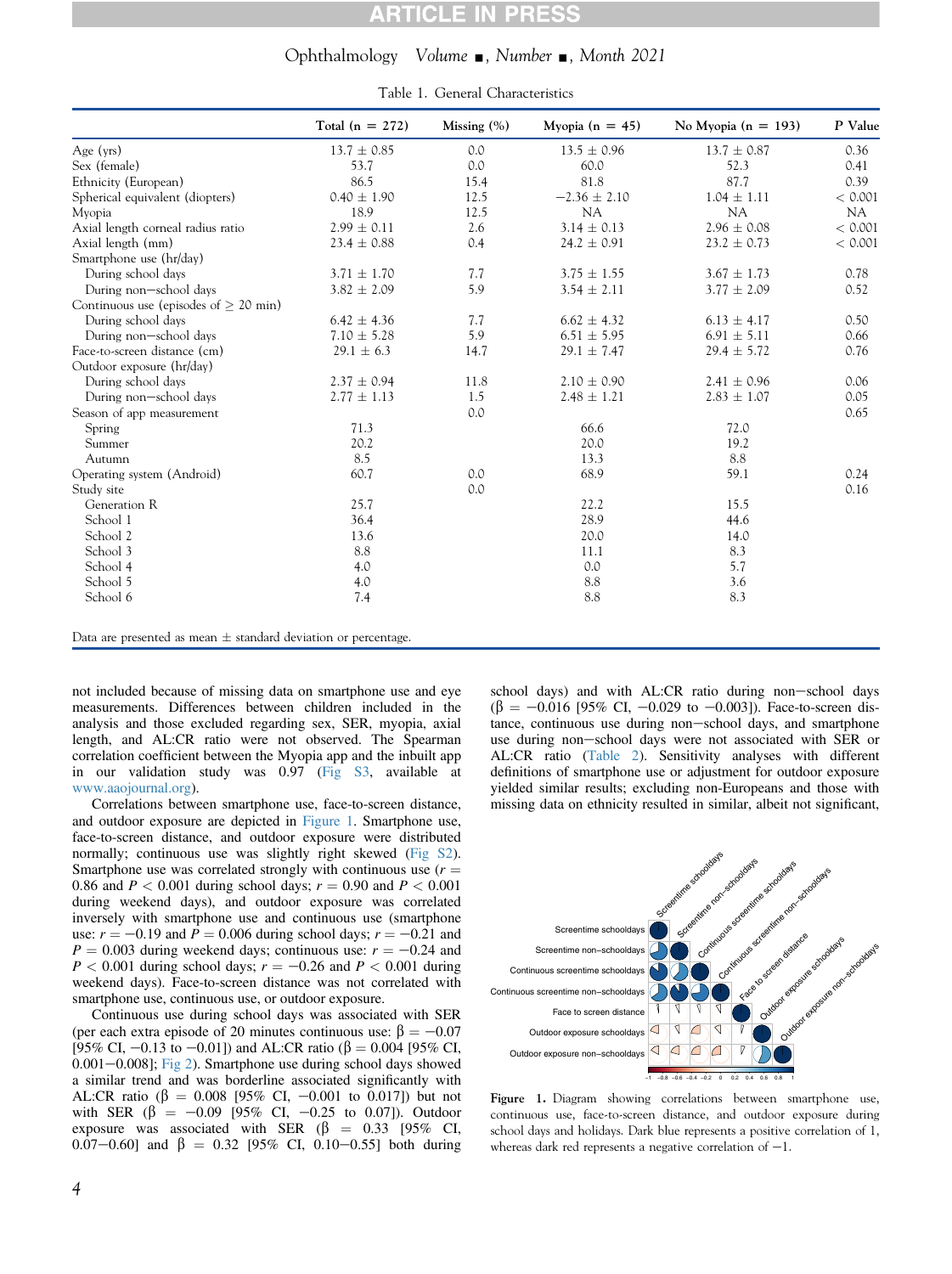# Enthoven et  $al \cdot$  Smartphones and Refractive Error in Teenagers

<span id="page-4-0"></span>

Figure 2. Scatterplots showing the association between continuous smartphone use (episodes of  $\geq$  20 minutes) and (A) spherical equivalent and (B) axial length-to-corneal radius ratio. Blue lines represent the unadjusted regression lines.  $D =$  diopter.

 $\beta$  coefficients. Face-to-screen distance excluding participants with fewer than 100 measurements was not associated significantly with SER or AL:CR ratio [\(Table S1](#page-7-11) available at [www.aaojournal.org](http://www.aaojournal.org)).

Stratified analyses showed that the association between continuous use and SER and AL:CR ratio was observed for teenagers with low outdoor exposure ( $\beta = -0.10$  [95% CI, -0.20 to  $-0.01$ ] for SER and  $\beta = 0.007$  [95% CI, 0.001-0.013] for AL:CR ratio) but not for teenagers with high outdoor exposure ([Table 3](#page-5-0)). However, the interaction term between continuous use and outdoor exposure was not significant ( $P = 1.00$  for SER;  $P = 0.40$  for AL:CR ratio).

# Discussion

In this study, we used a mobile application to determine smartphone use in relationship to refractive error. We showed that those with more episodes of continuous use demonstrated a more myopic refractive error. This association disappeared in teenagers with high outdoor exposure, suggesting that outdoor exposure may moderate this effect.

Smartphone use is a relatively new behavior among youth. It became increasingly popular after the introduction of the first iPhone in 2008. Worldwide, 139 million smartphones were sold in 2008, which increased to 1496 million smartphones sold in 2016. Most smartphone owners are from the United States and Western Europe, but the Chinese market is also on the rise.<sup>[23](#page-7-15)</sup> Research reports addressing the effect of smartphone use on myopia in teenagers are scarce. In our study, smartphone use was 3.71 hours/day during school days according to the Myopia app, which is comparable with the 4 hours/day among 19-year-old

<span id="page-4-1"></span>Table 2. Linear Regression Analyses of Smartphone Use, Continuous Use during School Days and Non-School Days, and Face-to-Screen Distance on Spherical Equivalent and Axial Length-to-Corneal Radius Ratio

|                                                       | <b>Spherical Equivalent Refraction</b> |          |                   |                               |         | Axial Length-to-Corneal Radius Ratio |          |                   |                            |         |
|-------------------------------------------------------|----------------------------------------|----------|-------------------|-------------------------------|---------|--------------------------------------|----------|-------------------|----------------------------|---------|
|                                                       | No.                                    | Estimate | Standard<br>Error | 95%<br>Confidence<br>Interval | P Value | No.                                  | Estimate | Standard<br>Error | 95% Confidence<br>Interval | P Value |
| Smartphone use (hr/day) during<br>school days         | 207                                    | $-0.09$  | 0.08              | $-0.25$ to $-0.07$            | 0.30    | 227                                  | 0.008    | 0.005             | $-0.001$ to $-0.017$       | 0.10    |
| Continuous use $(> 20$ min)<br>during school days     | 207                                    | $-0.07$  | 0.03              | $-0.13$ to $-0.01$            | 0.03    | 227                                  | 0.004    | 0.002             | $0.001 - 0.008$            | 0.02    |
| Smartphone use (hr/day) during<br>non-school days     | 204                                    | $-0.02$  | 0.10              | $-0.21$ to $-0.18$            | 0.88    | 226                                  | 0.002    | 0.006             | $-0.010$ to $-0.013$       | 0.75    |
| Continuous use $(> 20$ min)<br>during non-school days | 204                                    | $-0.03$  | 0.03              | $-0.11$ to $-0.04$            | 0.34    | 226                                  | 0.002    | 0.002             | $-0.002$ to $-0.006$       | 0.29    |
| Outdoor exposure (hr/day) during<br>school days       | 213                                    | 0.33     | 0.13              | $0.07 - 0.60$                 | 0.01    | 235                                  | $-0.011$ | 0.008             | $-0.027$ to $-0.005$       | 0.17    |
| Outdoor exposure (hr/day) during<br>non-school days   | 235                                    | 0.32     | 0.11              | $0.10 - 0.55$                 | 0.004   | 261                                  | $-0.016$ | 0.006             | $-0.029$ to $-0.003$       | 0.02    |
| Face-to-screen distance                               | 201                                    | 0.00     | 0.02              | $-0.04$ to $-0.04$            | 0.98    | 226                                  | 0.000    | 0.001             | $-0.003$ to $-0.002$       | 0.84    |

Adjusted for age, sex, season of app measurement, and operating system.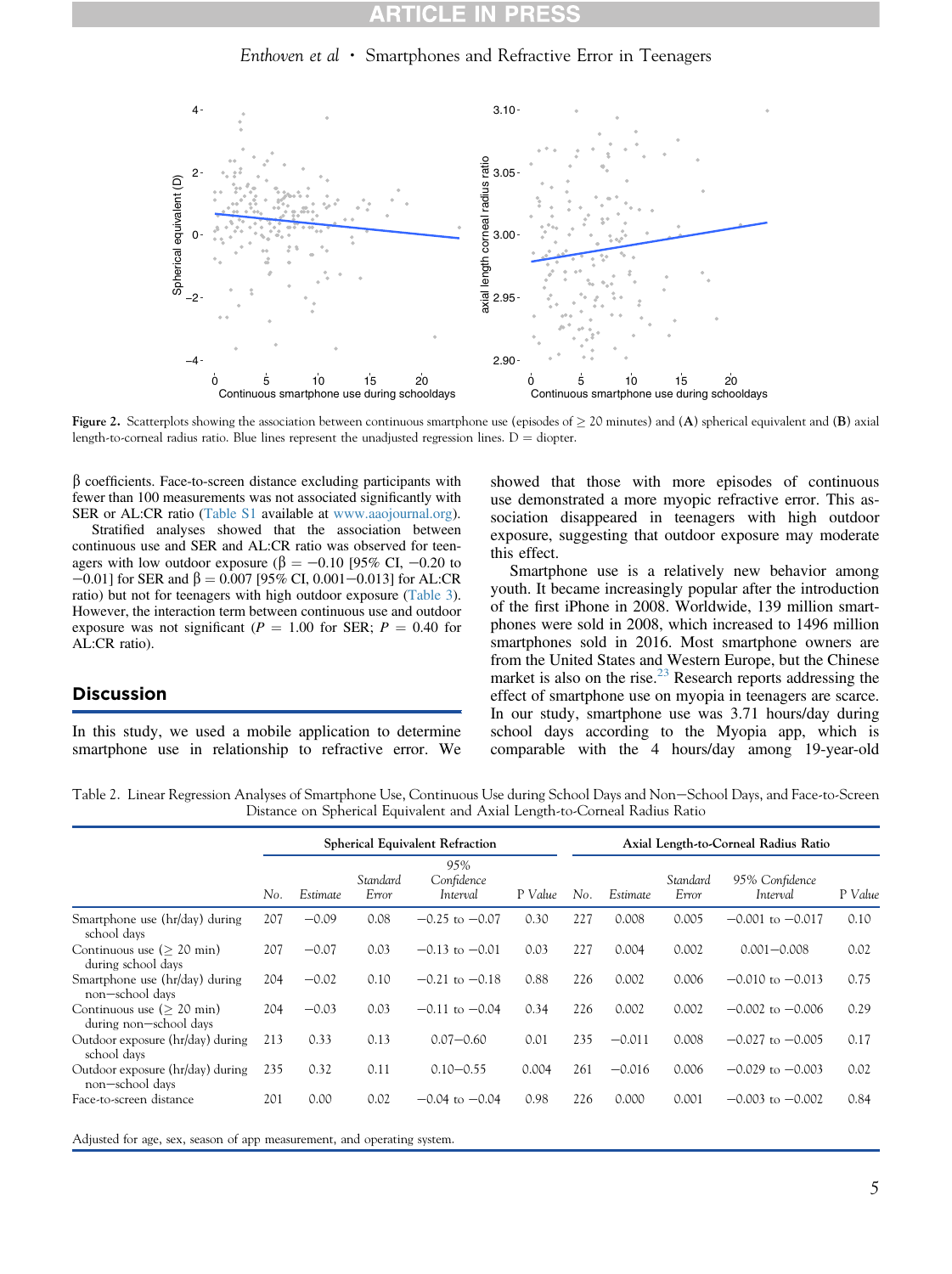# Ophthalmology Volume  $\Box$ , Number  $\Box$ , Month 2021

<span id="page-5-0"></span>

|  |                                                                                                    |  | Table 3. Linear Regression Analyses of Smartphone Use and Continuous Use during School Days and Holidays on Spherical Equivalent |
|--|----------------------------------------------------------------------------------------------------|--|----------------------------------------------------------------------------------------------------------------------------------|
|  | Refraction and Axial Length-to-Corneal Radius Ratio Stratified by High versus Low Outdoor Exposure |  |                                                                                                                                  |

|                     |                                                |     | <b>Spherical Equivalent Refraction</b> |                   |                               |         |     | Axial Length-to-Corneal Radius Ratio |                   |                                      |         |  |
|---------------------|------------------------------------------------|-----|----------------------------------------|-------------------|-------------------------------|---------|-----|--------------------------------------|-------------------|--------------------------------------|---------|--|
| Outdoor<br>Exposure | Smartphone Use<br>during<br><b>School Days</b> | No. | Estimate                               | Standard<br>Error | 95%<br>Confidence<br>Interval | P Value | No  | Estimate                             | Standard<br>Error | 95%<br>Confidence<br><i>Interval</i> | P Value |  |
| Low                 | Hours/day                                      | 99  | $-0.12$                                | 0.13              | $-0.36$ to $-0.12$            | 0.35    | 112 | 0.010                                | 0.007             | $-0.004$ to $-0.024$                 | 0.17    |  |
|                     | Continuous use<br>$( >20$ min)                 | 99  | $-0.10$                                | 0.05              | $-0.20$ to $-0.01$            | 0.03    | 112 | 0.007                                | 0.003             | $0.001 - 0.013$                      | 0.02    |  |
| High                | Hours/day                                      | 99  | $-0.04$                                | 0.11              | $-0.25$ to $-0.17$            | 0.72    | 105 | 0.003                                | 0.006             | $-0.009$ to $-0.014$                 | 0.65    |  |
|                     | Continuous use<br>$( >20$ min)                 | 99  | $-0.02$                                | 0.05              | $-0.12$ to $-0.07$            | 0.61    | 105 | 0.001                                | 0.002             | $-0.003$ to $-0.006$                 | 0.59    |  |

Adjusted for age, sex, season of app measurement, and operating system.

university students from the United States measured with the Moment app.<sup>[17](#page-7-8)</sup> A Chinese study showed that 1 hour/day increase in smartphone use was associated with  $-0.28$  D SER after adjustment for age, sex, reading behavior, outdoor exposure, and sleep in 566 children 6 to 14 years of age. $24$  We observed a particular association with continuous use: SER was  $-0.07$  D more myopic and AL:CR ratio was 0.005 larger for each extra episode of 20 minutes of continuous use. The SER was  $-0.10$  D more myopic and the AL:CR ratio 0.008 larger for each hour of daily smartphone use, but this association was not significant ( $P = 0.22$  for SER and  $P = 0.07$  for AL:CR ratio). Studies focussing on reading behavior also reported that continuous reading was associated more prominently with myopia than total reading time, $12,25$  $12,25$  despite their high correlation. Continuous near work may be a more important risk factor than time spent on near work, suggesting that regular breaks during near work (including smartphone use) will help to prevent myopia from developing in teenagers.

Although the association between screen time and myopia was debatable for a long time,  $26,27$  $26,27$  recently, the results of many studies support the presence of such an association.<sup>[28](#page-7-21)-[32](#page-7-21)</sup> Exposure to screen time before the age of 1 year was associated with myopia (prevalence ratio, 4.02) among 26,433 preschool children in China.<sup>[28](#page-7-21)</sup> Irish school children who spent more than 3 hours/day on a screen more often were myopic (odds ratio, 3.70), and a 1-hour increase in computer use was associated with myopia (odds ratio, 1.005) in a former study among 9-yearold children.[29,](#page-7-22)[30](#page-7-23) Adolescents using a screen for more than 6 hours/day more often were myopic than those with fewer than 2 hours/day of screen use (odds ratio, 1.95) in Copenhagen. $31$  A longitudinal study among 5- to 15-yearold children from India showed that more than 7 hours/day of screen time also was associated with myopia progression compared with fewer than 4 hours/day of screen time (odds ratio,  $3.53$ ).<sup>[32](#page-7-25)</sup> Together with our current findings, this suggests that screen use may become an established risk factor for myopia.

Reading distance has been identified as a risk factor for myopia in many cross-sectional and longitudinal studies.[12,](#page-7-17)[25](#page-7-18)[,30](#page-7-23)[,33](#page-7-26) Reading distance often was measured

using a questionnaire for parents, and these studies reported positive associations for 30 cm,<sup>[25](#page-7-18)[,30](#page-7-23)</sup> 20 cm,<sup>[12](#page-7-17)</sup> and [33](#page-7-26) cm. $^{33}$  The sensitivity analysis in our study showed that a 1-cm-shorter face-to-screen distance was associated with  $-0.03$  D (95% CI, 0.02 to  $-0.08$  D) more myopia, but this association failed to reach statistical significance. Face-toscreen distance was not correlated with smartphone use in our study. Ip et al<sup>[25](#page-7-18)</sup> and Li et al<sup>[12](#page-7-17)</sup> did not identify a correlation between reading distance and reading time either, adding to the discrepancies in the associations with refractive error for continuous smartphone use and face-toscreen distance.

Strengths of this study are the objective measurement of smartphone use and face-to-screen distance using the Myopia app. The Myopia app was made available for both iOS and Android devices and thus was accessible to almost any smartphone user. Our validation study showed a high correlation between smartphone use measured by the Myopia app and smartphone use measured by the inbuilt screen time tracker of the smartphone, supporting an accurate registration. Sensitivity analyses with different definitions of smartphone use yielded similar results, indicating that the association was robust. Nevertheless, some limitations should be borne in mind. First, the cross-sectional design of this study hindered causal interpretation of the data. Current smartphone use most likely reflects previous smartphone use; however, cumulative smartphone use depends on the age of smartphone acquisition. In the Netherlands, most children own a smartphone from the age of 10 years onward,  $34$  and we expect that most teenagers in our study already had 2 to 3 years of smartphone exposure time. Second, the relatively large number of days with unrealistic measurements and the limited sample size may have led to inconclusive results. Future studies should incorporate a longitudinal study design in a large sample. Third, some activities on the smartphone, like calling someone, were registered as smartphone use, while not involving near work. Yet because time spent on calling is usually very short in teenagers of this age, we do not expect that this had a major influence on our results.  $34$ Finally, only the nondominant eye was measured with cycloplegia in the MAS participants. Nondominant eyes may be more hyperopic than dominant eyes in children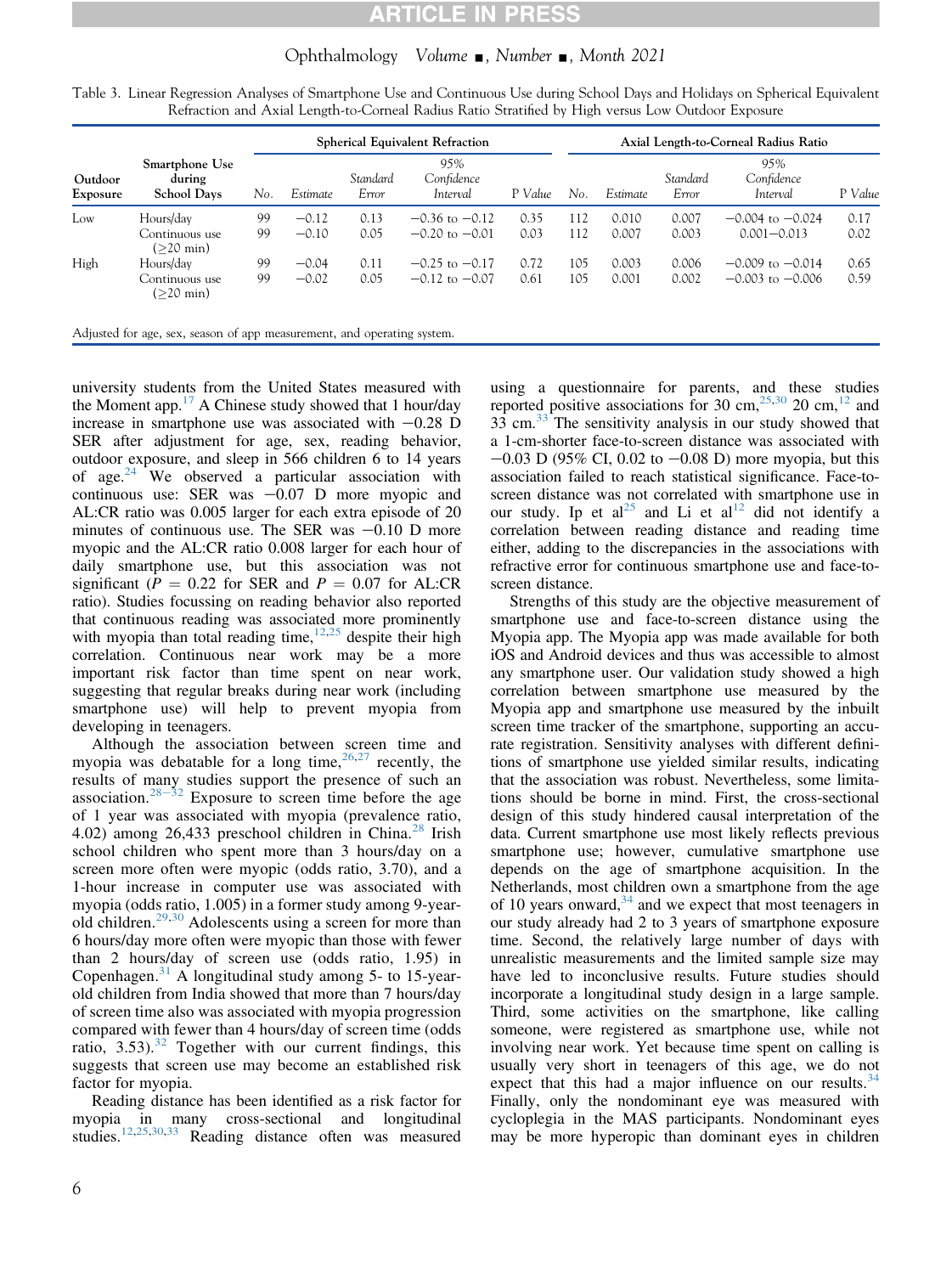# **RTICLE IN PRESS**

# Enthoven et al • Smartphones and Refractive Error in Teenagers

with anisometropia. $35,36$  $35,36$  This may have resulted in an underrepresentation of myopia in the MAS participants but did not distort AL:CR ratio because this was measured in both eyes.

In conclusion, our study showed that Dutch teenagers use their smartphone almost 4 hours/day. A higher number of episodes of more than 20 minutes of continuous use was associated with more myopic SER and a larger AL:CR ratio. This association was not present in teenagers with high outdoor exposure, suggesting that outdoor exposure moderates the association. Because smartphone use is becoming increasingly popular, awareness of the potential negative consequences of prolonged smartphone use is warranted.

# Footnotes and Disclosures

Originally received: March 2, 2021.

Final revision: June 18, 2021.

Accepted: June 29, 2021.

Available online:  $\blacksquare$ . Manuscript no. D-21-00436.

<span id="page-6-0"></span><sup>1</sup> Department of Ophthalmology and Epidemiology, Erasmus Medical Center, Rotterdam, Zuid-Holland, The Netherlands.

<span id="page-6-1"></span><sup>2</sup> The Generation R Study Group, Erasmus Medical Center, Rotterdam, Zuid-Holland, The Netherlands.

<span id="page-6-2"></span><sup>3</sup> Orthoptics and Optometry, University of Applied Sciences, Utrecht, Utrecht, The Netherlands.

<span id="page-6-3"></span><sup>4</sup> Department of Child and Adolescent Psychiatry/Psychology, Erasmus Medical Center, Rotterdam, Zuid-Holland, The Netherlands.

<span id="page-6-4"></span><sup>5</sup> Department of Psychology, Education and Child Studies, Erasmus University Rotterdam, Rotterdam, Zuid-Holland, The Netherlands.

<span id="page-6-5"></span><sup>6</sup> Department of Public Health, Erasmus MC, Rotterdam, Zuid-Holland, The Netherlands.

<span id="page-6-6"></span> $<sup>7</sup>$  Innovattic, Delft, Zuid Holland, The Netherlands.</sup>

<span id="page-6-7"></span><sup>8</sup> Clinical Genetics, Erasmus Medical Center, Rotterdam, Zuid-Holland, The Netherlands.

<span id="page-6-8"></span><sup>9</sup> Department of Ophthalmology, Radboud University Medical Center, Nijmegen, Gelderland, The Netherlands.

<span id="page-6-9"></span><sup>10</sup> Institute of Molecular and Clinical Ophthalmology, Basel, Switzerland. Disclosure(s):

All authors have completed and submitted the ICMJE disclosures form.

The author(s) have made the following disclosure(s): P.W.J.: Financial  $support - ZonMW$ 

H.R.: Board member - Kenter Jeugdhulp

L.M.: Owner - Innovattic

C.C.W.K.: Board member - LSBS; Consultant - Bayer

Supported by Oogfonds, ODAS, Uitzicht 2017-28 (LSBS, MaculaFonds, Oogfonds); Netherlands Organization for Scientific Research (grant nos.:

The 20-20-2 rule as recommended earlier remains good advice.<sup>[37](#page-7-30)</sup>

# Acknowledgments

The authors thank the participating schools, principals, teachers, and children in the Myopia App Study, and the Generation R children and parents, general practitioners, hospitals, midwives, and pharmacies in Rotterdam. The Generation R Study is conducted by the Erasmus Medical Center in close collaboration with the School of Law and Faculty of Social Sciences of the Erasmus University Rotterdam, the Municipal Health Service Rotterdam area, the Rotterdam Homecare Foundation, and the Stichting Trombosedienst & Artsenlaboratorium Rijnmond, Rotterdam.

91815655 [C.C.W.K.], 91617076 [V.J.M.V.], and 636320005 [P.W.J.]); and the European Research Council under the European Union's Horizon 2020 research and innovation programme (grant no.: 648268 [C.C.W.K.]). The funding organizations had no role in the design or conduct of this research. They provided unrestricted grants.

HUMAN SUBJECTS: Human subjects were included in this study. The human ethics committees at Erasmus Medical Center approved the study. All research adhered to the tenets of the Declaration of Helsinki. All participants and their parents provided informed consent.

No animal subjects were included in this study.

Author Contributions:

Conception and design: Enthoven, Polling, Tideman, Verhoeven, Klaver

Analysis and interpretation: Enthoven, Polling, Verzijden, Tideman, Jansen, Verhoeven, Klaver

Data collection: Enthoven, Polling, Verzijden, Al-Jaffar, Metz

Obtained funding: Verhoeven, Klaver

Overall responsibility: Enthoven, Polling, Tideman, Jansen, Raat, Metz, Verhoeven, Klaver

Abbreviations and Acronyms:

 $AL:CR = axial length-to-correal radius; CI = confidence interval;$  $D =$  diopter; iOS = iPhone operating system; IQR = interquartile range;  $MAS = Myopia$  App Study;  $SD = standard deviation$ ;  $SER = spherical$ equivalent of refraction.

Keywords:

Myopia, Outdoor exposure, Refractive error, Smartphone use, Teenagers.

Correspondence:

Caroline C.W. Klaver, MD, PhD, Erasmus Medical Center, Room Na-2808, P. O. Box 2040, 3000 CA, Rotterdam, The Netherlands. E-mail: [c.](mailto:c.c.w.klaver@erasmusmc.nl) [c.w.klaver@erasmusmc.nl.](mailto:c.c.w.klaver@erasmusmc.nl)

# References

- <span id="page-6-10"></span>1. [Tideman JWL, Polling JR, Vingerling JR, et al. Axial length](http://refhub.elsevier.com/S0161-6420(21)00518-2/sref1) [growth and the risk of developing myopia in European](http://refhub.elsevier.com/S0161-6420(21)00518-2/sref1) children. [Acta Ophthalmol](http://refhub.elsevier.com/S0161-6420(21)00518-2/sref1). 2018;96(3):301-[309.](http://refhub.elsevier.com/S0161-6420(21)00518-2/sref1)
- <span id="page-6-11"></span>2. [Chen M, Wu A, Zhang L, et al. The increasing prevalence of](http://refhub.elsevier.com/S0161-6420(21)00518-2/sref2) [myopia and high myopia among high school students in](http://refhub.elsevier.com/S0161-6420(21)00518-2/sref2) [Fenghua city, eastern China: a 15-year population-based](http://refhub.elsevier.com/S0161-6420(21)00518-2/sref2) survey. *[BMC Ophthalmol](http://refhub.elsevier.com/S0161-6420(21)00518-2/sref2).* 2018;18(1):159.
- <span id="page-6-12"></span>3. [Holden BA, Fricke TR, Wilson DA, et al. Global prevalence of](http://refhub.elsevier.com/S0161-6420(21)00518-2/sref3) [myopia and high myopia and temporal trends from 2000](http://refhub.elsevier.com/S0161-6420(21)00518-2/sref3) through 2050. Ophthalmology[. 2016;123\(5\):1036](http://refhub.elsevier.com/S0161-6420(21)00518-2/sref3)-[1042](http://refhub.elsevier.com/S0161-6420(21)00518-2/sref3).
- <span id="page-6-13"></span>4. [Williams KM, Verhoeven VJM, Cumberland P, et al. Preva](http://refhub.elsevier.com/S0161-6420(21)00518-2/sref4)[lence of refractive error in Europe: the European Eye](http://refhub.elsevier.com/S0161-6420(21)00518-2/sref4) [Epidemiology \(E3\) Consortium.](http://refhub.elsevier.com/S0161-6420(21)00518-2/sref4) Eur J Epidemiol. 2015;30(4):  $305 - 315$  $305 - 315$ .